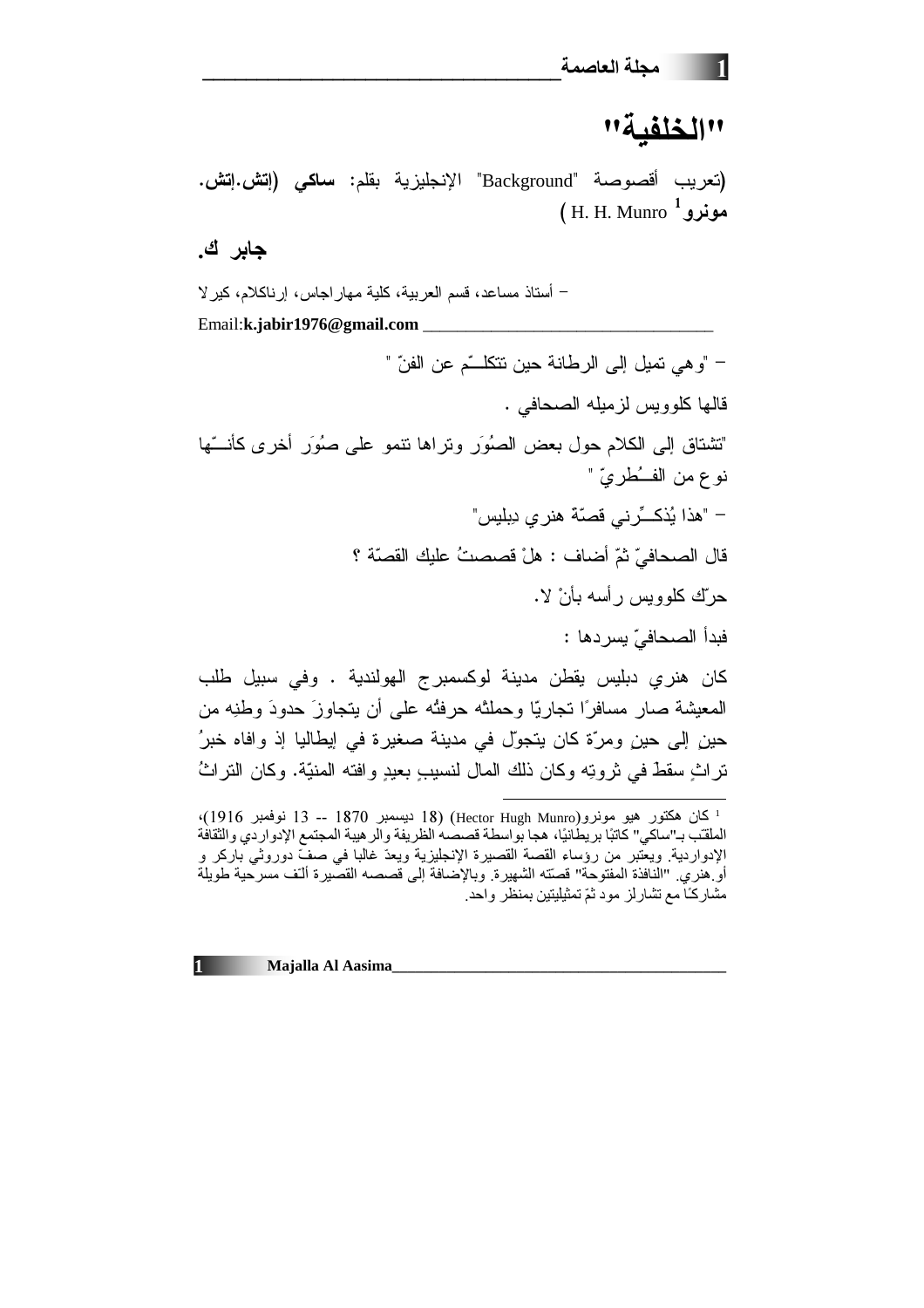مبلغًا غيرَ باهظٍ في نظرٍ هنري دبليس ولكنـــه أراد أن يُنفِقه في سبيل إسرافٍ لا يبدو مُضرِرًّا فتفكَّـرٍ في أن يتملَّـــكَ به بعض مُنتجاتٍ فتَّبةٍ ولا سيِّما مُنتجاتِ فنـــّانِ الوشم أندرياس بينسني . وكان بينسني هذا بارعًا في فنّه ما عرفتْ له إيطاليا مثيلاً ۖ ولكنّ الظروفَ أفقرتـــه ولذا تولـــّي مع بالـغ الفرح والسرور الممهمَّة التي طلبها هنري دبليس منه مقابلَ ستــبَّمائةِ فرنك . وكانت المهمّةُ أن يُغطِّيّ ظَهْرَ الزبون من كاهلِه إلى خطِّ الخِصر بالصورة المتوهَّجة لسقوط إيكاروس<sup>1</sup>. وعندما انتهت عمليّة الوشم بدا السيّد دبليس يائسًا إذ اعتراه شكٌّ في شأن إيكاروس فظنّه حصنًا غلبه فالنستين في حرب ٍطالت ثلاثين سنة ولكنّه أظهر رضاه لمّا صرّح المشاهدون كلّـــتهم بأنّ الوشمَ أفضلُ ما أنتجته إبرةُ الفنّانِ بينسنى .

نعم ، كان ذلك الوشمُ أفضلَ ما أنتجته إبرة بينسني وكان آخره أيضًا . ولم ينتظر ذلك الفدَّان الموهوب حتَّى أن يستلَّمَ أجرتَه فغاب وراءَ ستار القدر ودُفِنَ في ضريحٍ مزخرفٍ . يا ليت نلك الملائكة الموكَّلة عليه رحِمتْه حتى يمارس الفنَّ المحبوبَ إلى أمدٍ غير طويل ! وبقيتْ هناك أرملة بينسنى مستحقة للمبلغ الموعود . فظهرت الأزمة الحرجة في حياة المسافر التجاري هنري دبليس إذ تضائل النراث ردًّا لبعض المطالبات ودفعًا لفواتير الندماء ونسوية لِبعض حسابات أخرى فلم يبقَ في يده من الفلوس إلا ما لا يزيد علي أربعمائة وثلاثين فرنك ليعطيها أرملة بنسيني. انفجرت المرأة ساخطة لمّا تلقَّت مسامعها اقتراحَ دبليس لخَصْم الأجرة ومحاولتَــه للاستهانة بقيمة العمل الذي هو أفضل ما قام به زوجها . ثمّ في مدّةِ أسبوع أجْبـــِر دبليس أن ينقَـــُصَ المبلغ إذ تضاءل من جديدِ فازداد سخطها وألغتْ الصفقة ورفضت أن نتيعَ الوشم . ولمْ نَمــُرَّ إلا أيّامٌ قلائلُ حتـــّى عرف دبليس مع حيرةٍ ويأس أنَّـــها أهْدَتْ ذلك العملَ الفنـــِّيَّ إلى بلديةِ برغامو واستلمتـــْهُ شاكرة.

له إيكاروس : ابن ديدالوس وقد أسرف في التحليق عند فراره من السجن ، حتّى أمسى على مقربة من الشمس فذاب جناحاه الشمعيّان وسقط في البحر (مث يونانية)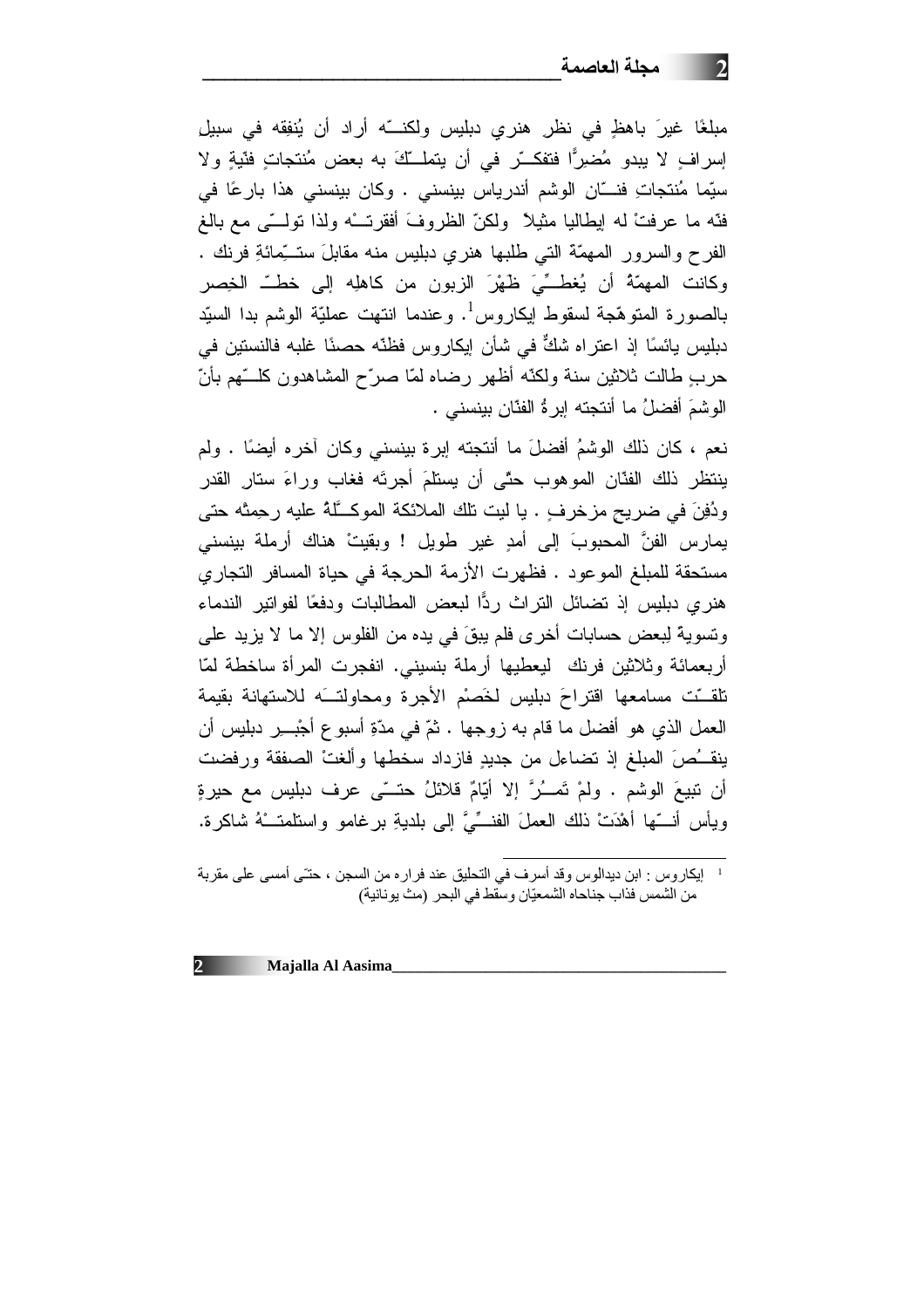## 3 - مجلة العاصمة

فترك دبليس المنطقة متنكِّرًا ثمّ زال غمّه عندما نقلته شركته إلى الروم فرجا أن نكمنَ هويَّتُه وهويَّة نلك الصورة الذائعة ُ الصيتِ.

راح دبليس بحمل على ظهره عِبءَ عبقريةِ الفدَّانِ الراحل ومرَّة دخلَ غرفة الاستحمام البخاري فعرض جسمه أمام صاحبها وكان من سكـّان شمال إيطاليا فأسرع إلى أن يسترَ جسم دبليس بثيابه وزعم أنّ العمل الفنّيَّ المشهورَ لا يباح عرضُه أمام الجمهور بدون إذن سابق من بلدية بر غامو. انتشر الخبرُ وازداد اهتمام الناس به واشتدّت الحبطة الرسميَّة في أمره حتــّي عجز أن يغمس في بحرٍ أو نهرٍ أيَّامَ الصيف الشديدة إلا إذا غطَّـي ظهرَه من كاهله إلى خصره بثوبٍ غيرٍ شقافٍ. ۖ ثمَّ رأتْ بلدية برغاموٍ أنَّ الماءَ المملوحَ سيضرِّ العملَ الفنـــّيَّ وبالنالي حصلت من المحكمة على حكمٍ يمنعُ المسافرَ النجاريَّ من الاستحمام في البحر. وعلى كلِّ حال سُرِّ هنري دبليس أيِّما سرور حينما نقلتـــهُ شركتـــهُ إلى قريةٍ من أعمال مدينةِ بوردو الفرنسية. ولكنْ ذاب سروره حينما أوقفَه الموظَّفون عند الحدود الفرنسيَّة الإيطاليَّة قائلين بأنِّ القانونَ الإيطاليَّ لا يجيزُ إصدارَ الأعمال الفنـــبّـة الإيطالية إلى بلاد أجنبية. ولم يلبث أنْ جرت هناك مفاوضات دبلوماسية بين حكومتي لموكسمبرج وإيطاليا وغامت سماء أوربّا بإمكانيات القضيّة غير أنّ حكومة إيطاليا أصرّت على موقفها السابق وصرّحت بأنّ صورة سقوط إيكاروس مِلْكٌ لبِلدِيةِ بِرِ غاموٍ فلا تَجِبِزِ لَهَا أَن تَغادِرِ الدولةِ.

ومرّت الأيّام وكاد انتباه الناس يعدل عن هنري دبليس. وفجأة اضطرمت حوله نيران الجدل من جديد ونركتز عليه انتباه الناس مرّة أخرى وذلك عندما استأذن واحدٌ من المتخصِّصين الألمان في الرسم من بلدية برغامو ليفحصَ العملَ الفنـــّيَّ المشهورَ فأذِنَتـــه وبعد الفحص أعلن أنّه لا ينتمي إلى مجموعة منتجات بينسنى ويمكن أن يكونَ من منتجات أحدِ تلاميذِ بينسنى الذي وظَّــفه الفنـــّانُ المشهورُ في أخر أيّامه. وأمّا الأدلــــّة النّـي قدّمها هنري دبليس في هذا الصدد فأهملها الناس إذ وجدوا الصورة أصابها التلف أثرًا